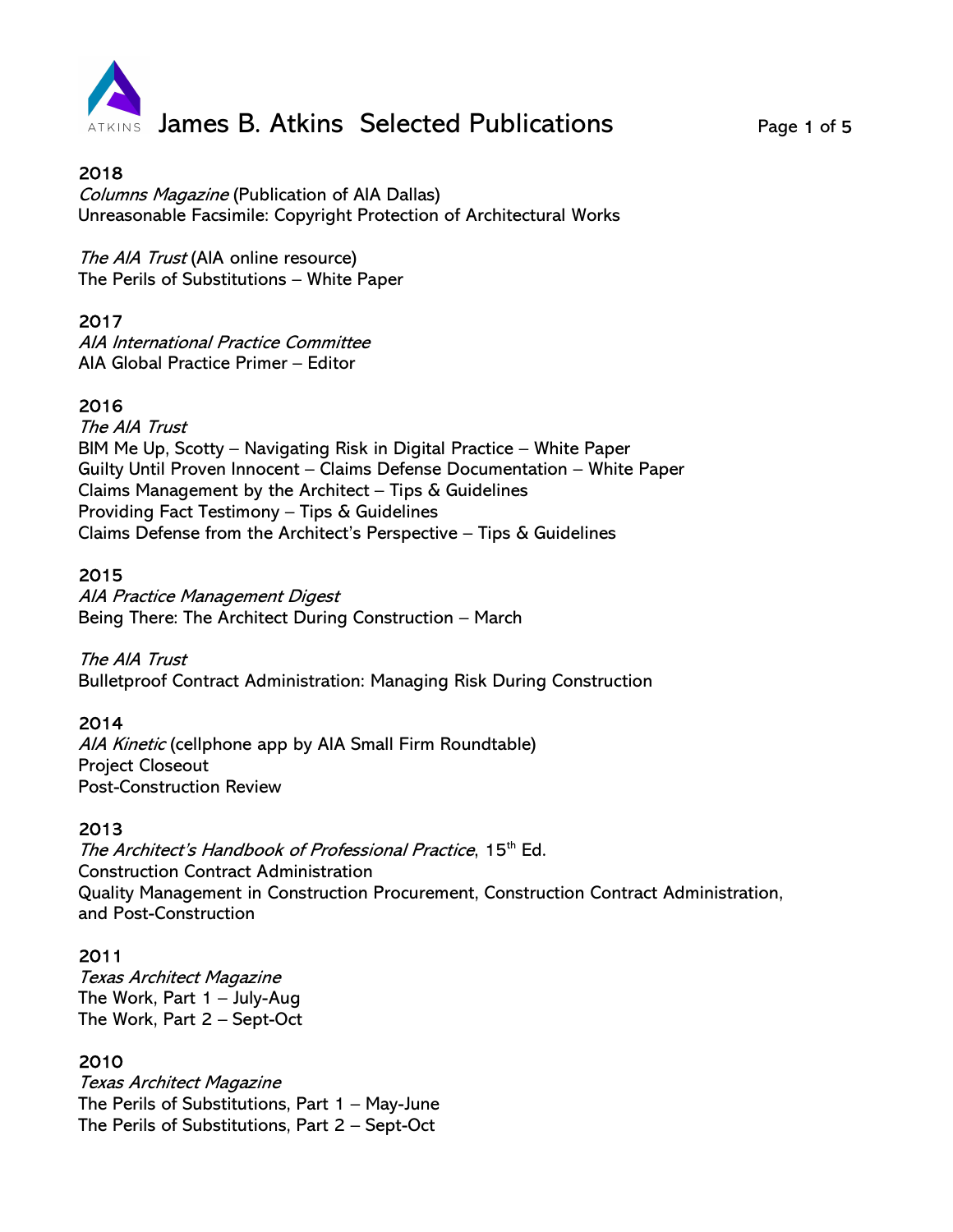

AIA Practice Management Digest Extra Large B103-2007: The Owner-Architect Agreement for Large or Complex Projects – April

**AlArchitect** Shootout at the RFI Corral – September (republished)

Texas Architect Magazine Survival in Challenging Times – May-June

The Architecture Student's Handbook of Professional Practice, 14<sup>th</sup> Ed. Construction Contract Administration Maintaining Design Quality

### 2008

Introduction to Health Care Planning, Design and Construction, 2<sup>nd</sup> edition, 2008 American Hospital Association and ASHE, Chicago (Update of  $1<sup>st</sup> Ed.$ ) Schematic Design through Construction Documentation Construction Procurement Construction Phase

Managing Project Risk: Best Practices for Architects and Related Professionals, 2008 John Wiley & Sons, Hoboken

Texas Architect Magazine RFI Shootout, May-June (Abridged version of 2009 AIArchitect reprint)

The Architect's Handbook of Professional Practice, 14<sup>th</sup> Ed. Construction Contract Administration Managing Fast-Track Projects (republished) Maintaining Design Quality (republished)

# 2007

**AlArchitect** Top Gun – January Raiders of the Lost Art – February Who's on First? – March The Power of One – April Double Edged Sword – May The Good, the Bad and the Ugly – July A Fistful of Dollars – August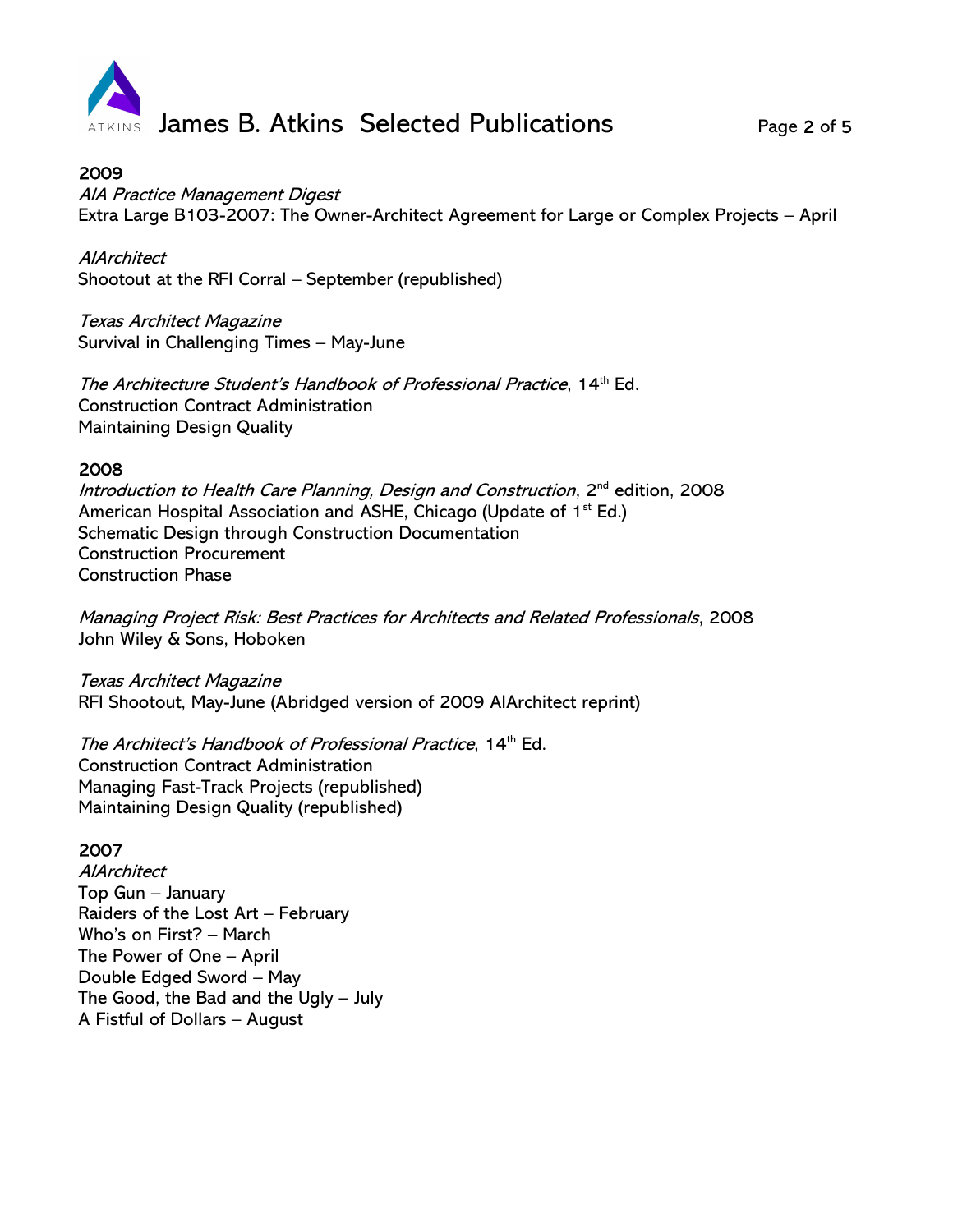

AIA Best Practices (AIA member resource) Providing EPC Seminars in Your Firm – February Setting Professional Liability Goals and Objectives – March

### **AlArchitect**

Substantial Completion Where Art Thou? – January Gimmie Shelter – February Little Boxes – March Free Fall: Working Without a Contract – April According to Hoyle – May Visible Means – June The Speed of Life – July Absolute or Absolution – August (republished) Ch-Ch-Changes – September Who Are You? – October A Loss Cause Too: Betterment – November Love Me Tender – December

Texas Architect Magazine Absolute or Absolution – May-June

The Architect's Handbook of Professional Practice, 13<sup>th</sup> Ed. – Update 2006 Managing Risk in Fast-Track Projects

# 2005

AIArchitect The Importance of Risk Management – February Risk Management Basics – March To Document or Not to Document – April Smoke, Mirrors and Snake Oil: Risks in Marketing – May Another Fine Mess: The Onerous Contract – June Project Manager or Risk Manager – July Your Grandfather's Working Drawings – August Drawing the Line – September (republished) Zen and the Art of Construction Administration – October Master and Commander: The Architect's Authority – November Lemons to Lemonade: Benefiting from Mistakes – December

AIA Risk Management Committee Setting Professional Liability Goals and Objectives – August

Texas Architect Magazine Drawing the Line – May-June

The Architect's Handbook of Professional Practice, 13<sup>th</sup> Ed. – Update 2005 Lessons in Project Management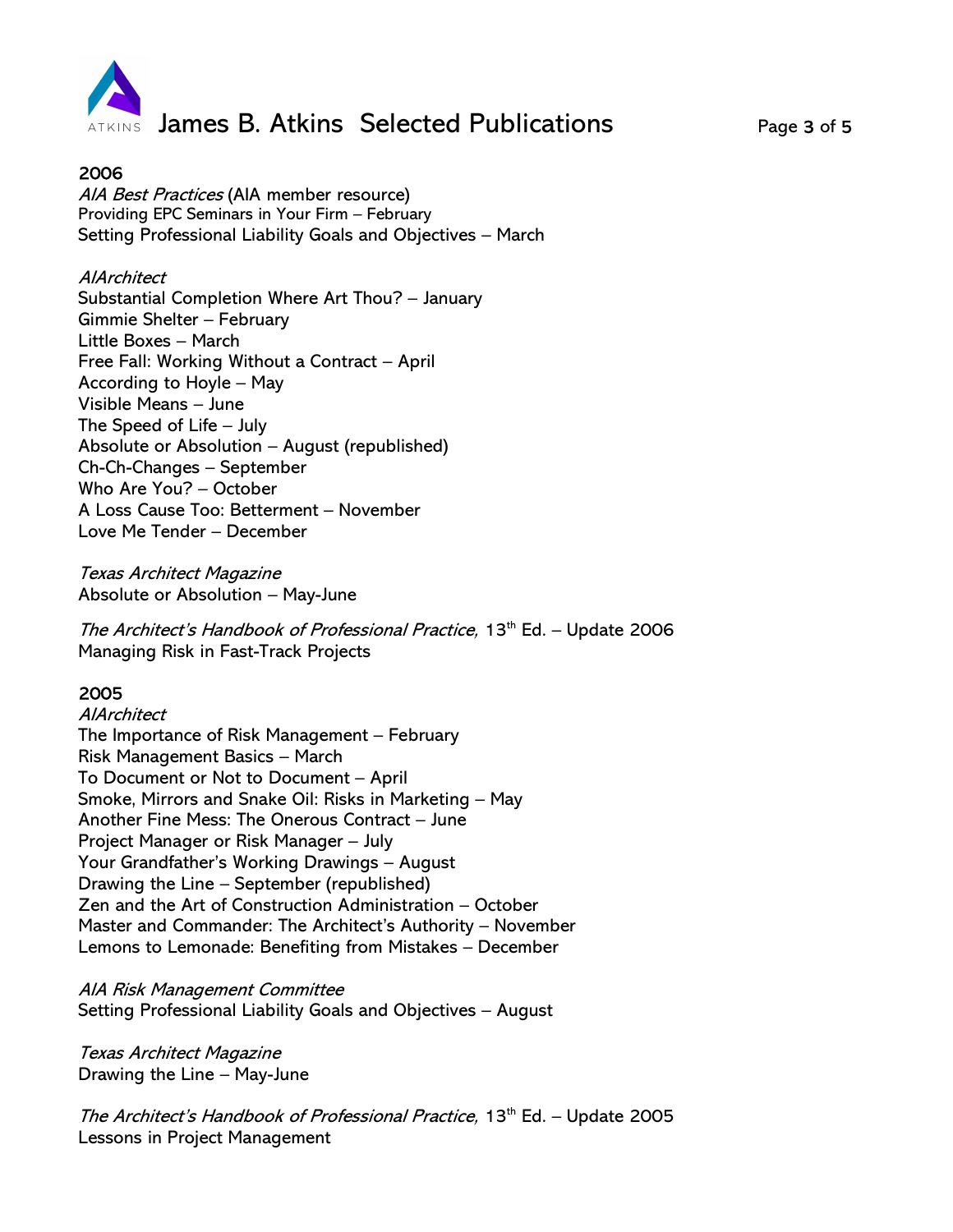

**AlArchitect** A Loss Cause: An Architect's Assessment of Errors and Omissions – July (republished)

Texas Architect Magazine

A Loss Cause: An Architect's Assessment of Errors and Omissions – May-June

The Architect's Handbook of Professional Practice, 13<sup>th</sup> Ed. – Update 2004 Maintaining Design Quality

The AIA Emerging Professional's Companion (architectural education resource) Construction Phase – Administration Construction Phase – Site

The American Institute of Architects AIA Document G716-2004 – Request for Information

### 2002

Texas Architect Magazine Mastering Risk Management – October

## 2001

AIA Small Project Forum Journal The Time, Cost and Quality Equation – April

AIA E-Classroom Online Essential Tools of Project Management – June Risk Management Primer – June

American Society of Association Executives: Professional Development Forum Online Developing Project Management Skills – September

#### 2000

Texas Architect Magazine Loss Prevention for the Design Professional – July-August

#### 1994

USAA Newsletter Real World Partnering

# 1991

Dallas AIA/AGC Liaison Committee Dallas Construction Industry Practices

# 1990

Dallas AIA/AGC Liaison Committee Dallas Construction Industry Practices